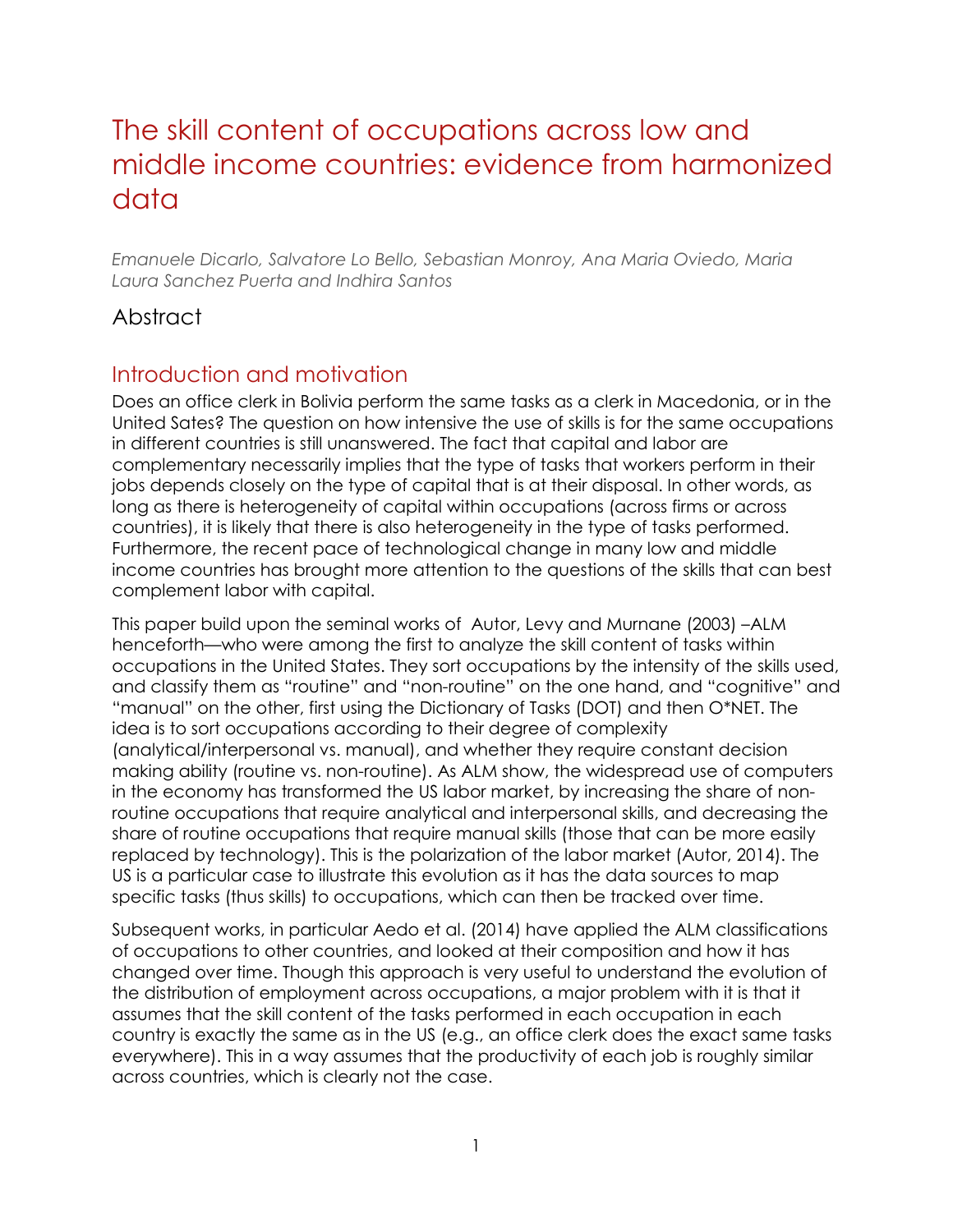A second (though different) problem with the methodology of ALM is that it is based on a dataset (O\*NET) that contains only one observation per occupation, which corresponds to an aggregation of responses to surveys applied to a sample of worker population and occupation experts. But in essence it provides no sense of the heterogeneity of tasks within an occupation.

This paper contributes to the literature by providing relevant information on the nature of skill requirements across a group of low- and middle-income countries. This is mainly through the production of a measure of skill content of tasks, which comes directly from workers in the developing world. This paper uses a unique set of comparable individual level data, taken across 10 countries, that documents the nature of the tasks that workers carry out in their jobs and in their daily lives.<sup>1</sup> The type of survey is similar to the US STAMP survey, and it allows for the measurement of tasks at the worker level, thus capturing heterogeneity not only across occupation but also within occupations.

Following the methodology of Acemoglu and Autor (2011) and Autor and Handel (2013) the paper constructs four indices of skill intensity for each 3-digit level occupation, thus obtaining a classification of the skill content of tasks for each occupation.

The paper finds that the US classification of skill composition of occupations does not match well with the actual intensity observed at the worker level. On the other hand, the paper finds that middle income and low income countries have similarities in the skill intensity of occupations, which the paper explores and discusses, linking it with the different pace of technological change across countries. The paper finally argues that studies that take the US skill composition to study skill use in other countries might be over estimating the extent of technological change and the intensity of analytical skill use.

### Data

The World Bank's Skills Toward Employment and productivity (STEP) household (and employer) surveys represent a unique resource for understanding (i) job skill requirements, (ii) backward linkages between skill acquisition and educational achievement, personality, and social background, and (iii) forward linkages between skill acquisition and living standards, reductions in inequality and poverty, social inclusion, and economic growth. STEP includes both a household-based survey and an employer survey. The household survey includes three unique modules: (i) a direct assessment of reading proficiency and related competencies scored on the same scale as the OECD's PIAAC assessment; (ii) a battery of self-reported information on personality, behavior, and preferences (e.g., Big Five, GRIT, decision-making, and hostility bias); and (iii) a series of questions on task-specific skills that the respondent possesses or uses in his or her job. The employer survey gathers information on job skill requirements using questions parallel to those in the household survey, a feature that facilitates analysis of skill gaps and mismatches. The employer survey also has

<sup>&</sup>lt;sup>1</sup> The STEP Skill data collection project was carried out by the World Bank, with financial support from Donors. The surveys were collected for Yunnan Province in China, and the following countries: Armenia, Bolivia, Colombia, Georgia, Ghana, Kenya, Lao PDR, Macedonia, Sri Lanka, Ukraine, and Vietnam.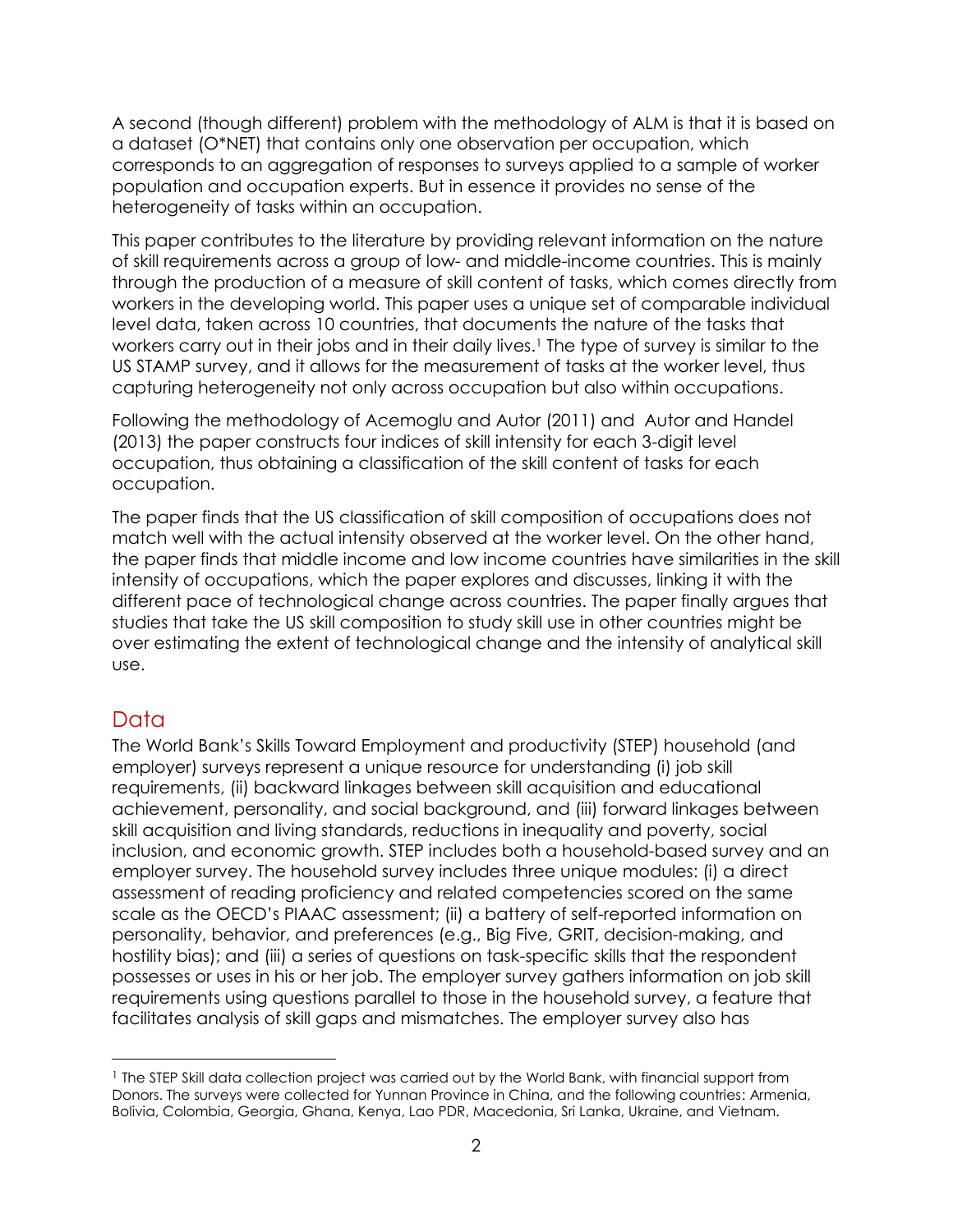information on practices relating to: (i) hiring and compensation, (ii) training, and (iii) enterprise productivity. For the analysis of tasks, this paper uses the contents of the household surveys only.

The STEP surveys have been implemented in 13 countries: Armenia, Azerbaijan, Bolivia, Colombia, Georgia, Ghana, Kenya, Lao PDR, Macedonia, Sri Lanka, Ukraine, Vietnam, and China (Yunnan Province).<sup>2</sup>

### Preliminary results

This paper estimates skill use intensity at the worker-level, following the same skill categories proposed by Autor and Handel (that is, analytical, interpersonal, routine and manual). For each one of these categories, we first select the variables that are more closely related to them in the survey. Then, we estimate the four intensity scores for each worker in two different ways: 1) using the Principal Component Analysis and extracting the first component, i.e. creating a synthetic index that is able to explain as much variance in the data as possible; 2) constructing standardized measures of our variables and summing them up by worker.

The first approach -used by Autor and Handel (2013)- has the advantage of not imposing any assumption on the underlying structure of the data (all the results are data-driven). In addition, it synthetizes the information in the most efficient way (i.e., minimizing the loss in variance). On the other hand, the scores produced with this methodology are not cardinal measures and it is therefore particularly hard to compare them across countries.

Under the second approach, instead, the aggregation of variables is made in a way such that more weight is given to those variables with a smaller sample variance (this is also the approach used by Acemoglu and Autor (2011)). We perform the estimation at the 3-digit level for all occupations with at least 10 observations.

Once we have estimated the scores at the individual level, we construct measures of skill use intensity at the occupational level, by aggregating the estimated scores within each occupational group. We do so by weighing our observations by their contribution to total hours worked within an occupation, so that the outcome can be interpreted as the skill use intensity of the "average worker" of a given occupation. Under the second approach, we perform a further standardization of the scores at the occupational level. This allows us for an interpretation not only of the *rankings* but also of the scores in terms of *relative distances* of occupations along the skill dimensions.

Remarkably, the rankings produced by the two methodologies look extremely similar along several dimensions. For most of the countries, the Spearman correlation between the rankings lies in the range 0.97-0.99 at the 3-digit level. In Figure 1 we plot the 4 scores at the 1-digit level (9 occupational groups) for Bolivia, estimated with the two methodologies. Note that in relative terms the two charts are quite similar, implying that not only rankings but also relative distances in scores across occupational groups are well preserved across the two methodologies. This is particularly true for the Analytical

 $\overline{a}$ 

<sup>2</sup> See Valerio et al. (2014).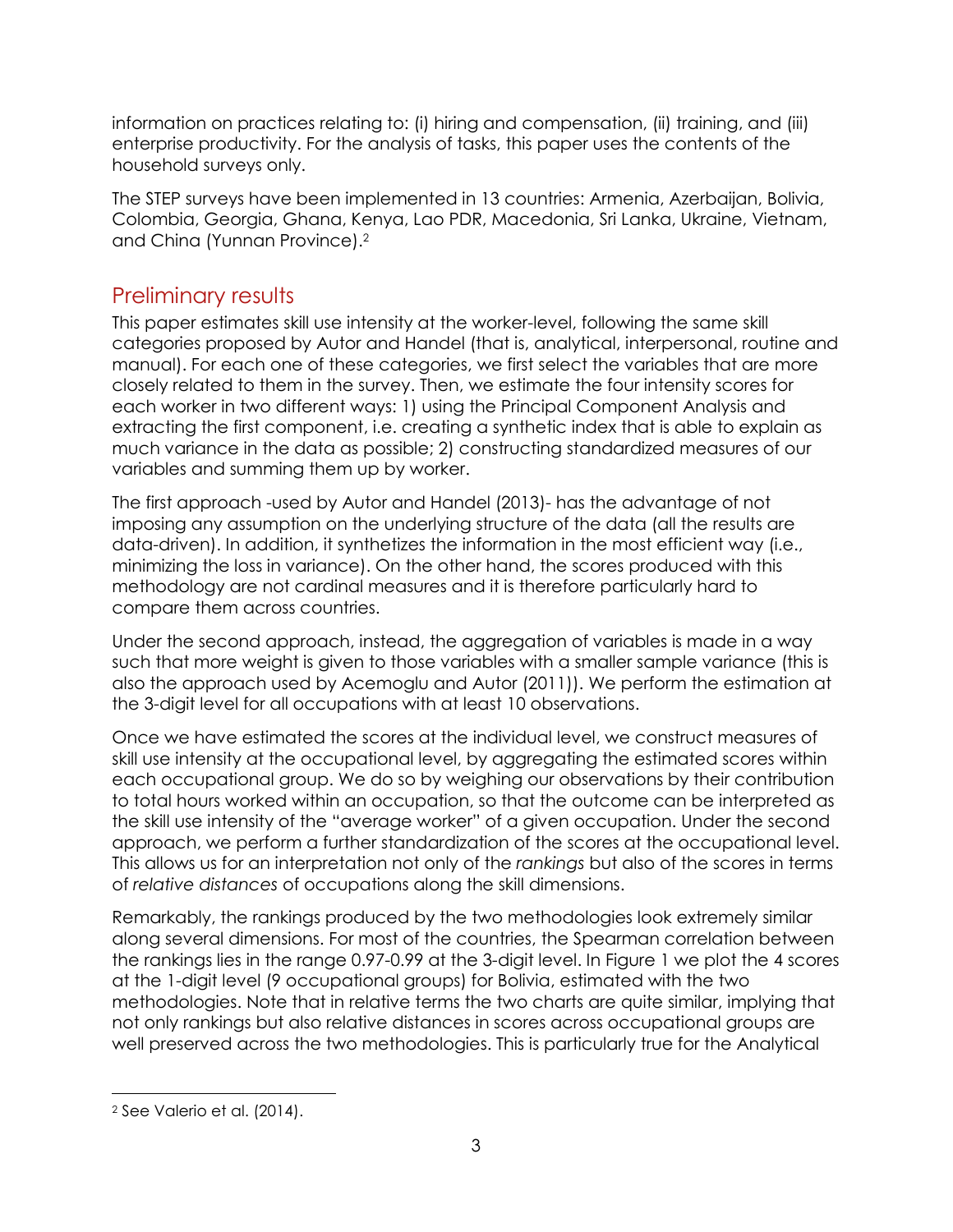and Interpersonal scores (the blue and red columns), while it true to a lesser extent for the Routine and Manual scores (the green and orange columns).



FIGURE 1 - ESTIMATES OF USE INTENSITY SCORES, BOLIVIA. (SOURCE: STEP; METHODOLOGY: PCA **FOR THE LEFT CHART, STANDARDIZED MEANS FOR THE RIGHT CHART)**



FIGURE 2 - ESTIMATES OF USE INTENSITY SCORES FOR EACH SKILL (ANALYTICAL, INTERPERSONAL, **ROUTINE AND MANUAL). CROSS-COUNTRY COMPARISON, BOLIVIA AND COLOMBIA. (SOURCE: STEP; METHODOLOGY: PCA)**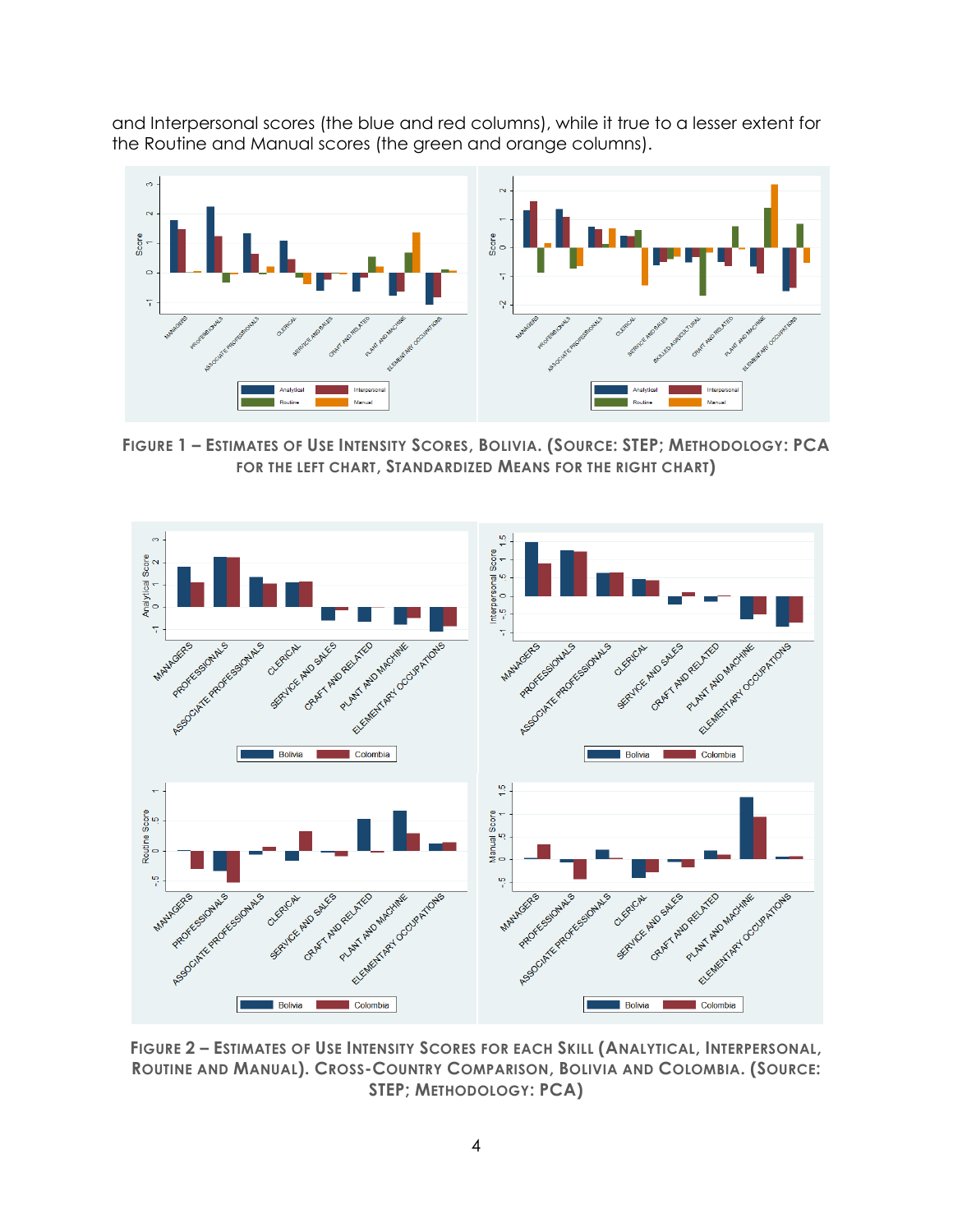Cross-country comparisons reveal that similar countries (for geographic area or income group) have overall quite similar use intensity scores. For instance, in Figure 2 we can see the comparison between Bolivia and Colombia. In particular for the Analytical and Interpersonal scores, the estimates look extremely similar. For the Routine and Manual skills, the degree of similarities is also apparent, even though some slight differences also arise.

In order to compare relative occupations' skills of those countries with the US, we replicated the Autor and Handel (2013) estimation. Indeed we came up with three scores in each occupation, one for each single task.

The abstract tasks score is constructed starting from four items: (1) length of longest document typically read (2) frequency of math tasks involving at least high school mathematics (3) frequency of problem solving tasks requiring at least 30 minutes to be solved (4) proportion of workday supervising other workers.

The routine category also involves four items: (1) proportion of workday spent performing short, repetitive tasks plus complete absence of face to face interaction with (2) customer and clients (3) suppliers and contractors (4) students and trainees.

A single item from PDII elicits information on manual tasks: Proportion of the workday spent doing physical tasks (such as standing, operating machines or vehicles, fixing things).

Through Principal Component Analysis, the variables in each category are aggregated into a single task score using the first component of the PCA. Also in this exercise we aggregated the individual scores within each occupational group. In this process, observations are weighted by their contribution to total hours worked within an occupation, so that the outcome can be interpreted again as the skill use intensity of the "average worker" of a given occupation. Using a crosswalk, US-SOC occupations are first converted into ISCO ones and then aggregated at the one digit level.

When we compare the estimates produced for these middle-income countries to the estimates for the US we can only argue about differences in occupation skills within countries. As far as we cannot exactly replicate the Autor and Handel specification with STEP data, we cannot argue US managers are more intensive in the use of abstract skills compared to Colombian ones.

What can be said instead, is that the relative intensity of skills between occupations looks quite different comparing the US to Bolivia and Colombia. US craft workers for example, are the third occupation in abstract task intensity, while one of the last ones in Bolivia and Colombia. Also, elementary ccupations are the most intensive ones in routine tasks in the US while they are dominated by craft workers and machine operators in middle-income countries.

At the end of the day "managers" is still the most intensive occupation in interpersonal skills in all those countries as well as "machine operators" is one of the most intensive occupation in manual tasks. However, the graphs below depicts different patterns of relative skills intensity between occupations in the same country.